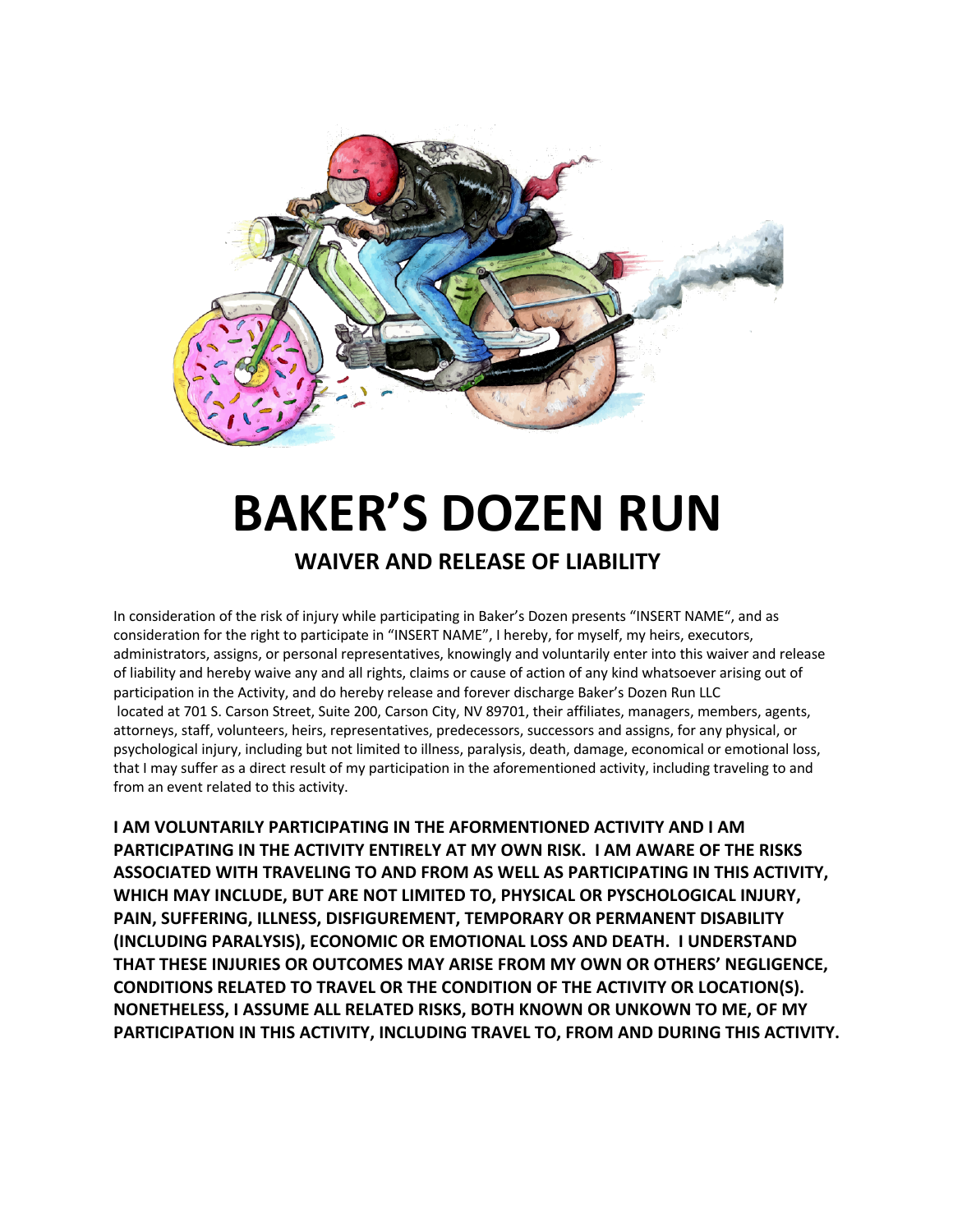I agree to indemnify and hole harmless Baker's Dozen Run against any and all claims, suits or actions of any knd whatsoever for liability, damages, compensation or otherwise brought by me or anyone on my behalf, including attorney's fees and any related costs, if litigation arises pursuant to any claims made by me or by anyone else acting on my behalf. If Baker's Dozen run incurs any of these types of expenses, I agree to reimburse Baker's Dozen Run.

I acknowledge that Baker's Dozen Run and their directions, officers, volunteers, representatives, staff and agents are not responsible for errors, omissions, acts or failures to act of any party or entity conducting a specific event or activity on behalf of Baker's Dozen Run.

## **I ACKNOWLEDGE THAT THIS ACTIVITY MAY INVOLVE A TEST OF A PERSON'S PHYSICAL AND MENTAL LIMITS AND MAY CARRY WITH IT THE POTENTIONAL FOR DEATH, SERIORS INJURY AND PROPERTY LOSS.**

This risks may include, but are not limited to, those caused by terrain, facilities, temperature, weather, lack of hydration, condition of participants, equipment, vehicular traffic and actions of others, including but not limited to, participants, volunteers, spectators, coaches, event officials and event monitors, and/or producers of the event.

**I ACKNOWLEDGE THAT I HAVE CAREFULLY READ THIS "WAIVER AND RELEASE" AND FULLY UNDERSTAND THAT IS A RELEASE OF LIABILITY. I EXPRESSLY AGREE TO RELEASE AND DISCHARGE BAKER'S DOZEN RUN AND ALL OF ITS AFFILITIES, MANAGERS, MEMBERS, AGENTS, ATTORNEYS, STAFF, VOLUNTEERS, HEIRS, REPRESENTATIVES, PREDECESSORS, SUCCESSORS AND ASSIGNS, FROM ANY AND ALL CLAIMS OR CAUSES OF ACTION AND I AGREE TO VOLUNTARILY GIVE UP OR WAIVE ANY RIGHT THAT I OTHERWISE HAVE TO BRING A LEGAL ACTION AGAINST BAKER'S DOZEN RUN FOR PERSONAL INJURY OR PROPERTY DAMAGE.**

To the extent that statute or case law does not prohibit releases for negligence, this release is also for negligence on the part of Baker's Dozen Run, its agents, volunteers, staff and employees.

In the event that I should require medical care or treatment, I agree to be financially responsible for any costs incurred as a result of such treatment. I am aware and understand that I should carry my own health insurance.

In the vent that any damage to equipment or facilities occurs as a result of my or my family's willful actions, neglect or recklessness, I acknowledge and agree to be held liable for any and all costs associated with any actions of neglect or recklessness.

This agreement was entered into at arm's-length, without duress or coercion, and is to be interpreted as an agreement between to parties of equal bargaining strength. Both the participant, And Baker's Dozen Run agree that this agreement is clear and unambiguous as to its terms and that no other evidence will be used, admitted, altered or explain that terms of this agreement, but that it will be interpreted based on the language in accordance with the purposes for which it is entered into.

In the event that any provision contained within this Release of Liability shall be deemed to be severable or invalid, or if any term, condition, phrase or portion of this agreement shall be determined to be unlawful or otherwise unenforceable, the remainder of this agreement shall remain in full force and effect, so long as the clause severed does not affect the intent of the parties. If a court should find that any provision of this agreement to be invalid or unenforceable, but that by limiting said provision it would become valid and enforceable, then said provision shall be deemed to be written, construed and enforced as so limited.